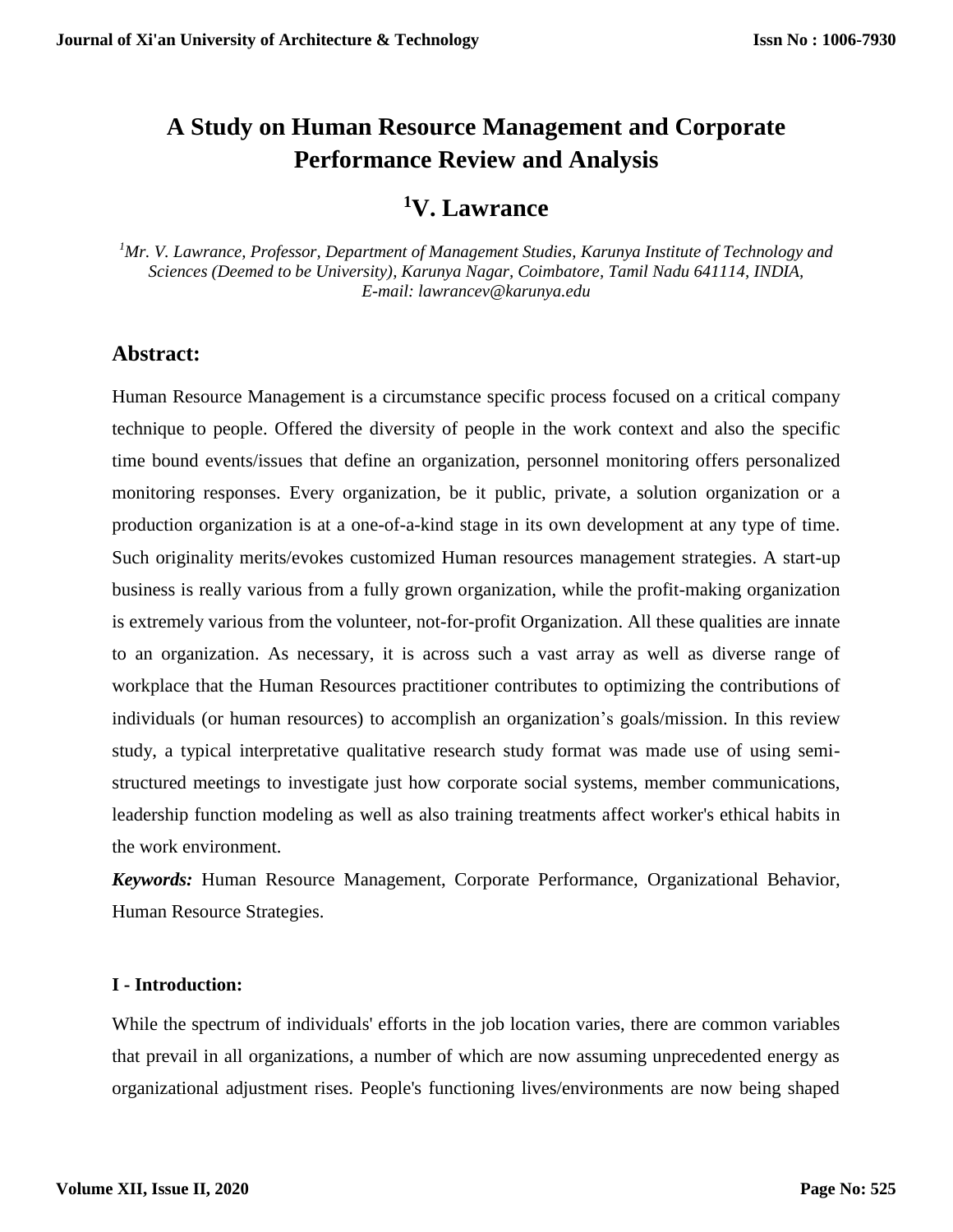by such problems as; family-pleasant practices, equality plans, functioning time regulations (specific to the European economic situation) along adaptable job plans such as teleporting as well as task sharing. The context in which organizations progress and establish also impacts on the way organizations, composed of people, develop and make it through. Michael Doorperson, a prominent strategist describes the forces/barriers that help an organization to preserve its affordable advantages. A leading organization can defend its setting in the market location through its track record, the economic climates of scale it has obtained and also the collective knowledge within an organization. For example, as a company has actually achieved an international advantage in the market area with its microprocessors. That advantage has been achieved by its ruthless focus on ingenious item advancement and also its ability to then deliver its items to the marketplace in large volumes on schedule. The economic climates of the range that compose Intel's manufacturing capacity permit such a benefit to be preserved. Though such an advantage is not absolute as was noted when Intel was required to withdraw a flawed Pentium product in the mid-1990s as well as risked its credibility up until such time as it agreed to supply a no doubt asked exchange of a problematic Pentium product. Every organization is vulnerable to the setting it finds itself operating within an atmosphere shaped by market pressures.

In relation to advancing discovering, if a company is brand-new it will not have obtained a store of advancing learning/expertise among its employees/human resources. That might activate a certain personnel administration technique such as the recruitment of people with particular expertise/experience or additionally establishing internal learning/development prepare for existing staff members to make sure that the expertise needed for the organization to be successful will appear to it. Depending on just how fast an organization requires to create its proficiencies, it might choose to hire externally to the organization a fast track alternative - or to pursue the development of existing employees to achieve lasting competencies. The latter alternative will possibly be extra effective as there is a higher opportunity of inner employees creating a strong emotional link with the organization. This in turn might lead to a situation where individuals are influenced to provide regularly higher levels of efficiency in the work area. The organizational obstacles of any organization in the new millennium are myriad. The difficulties include; a demand for organizations to know that the schedule of enough sources will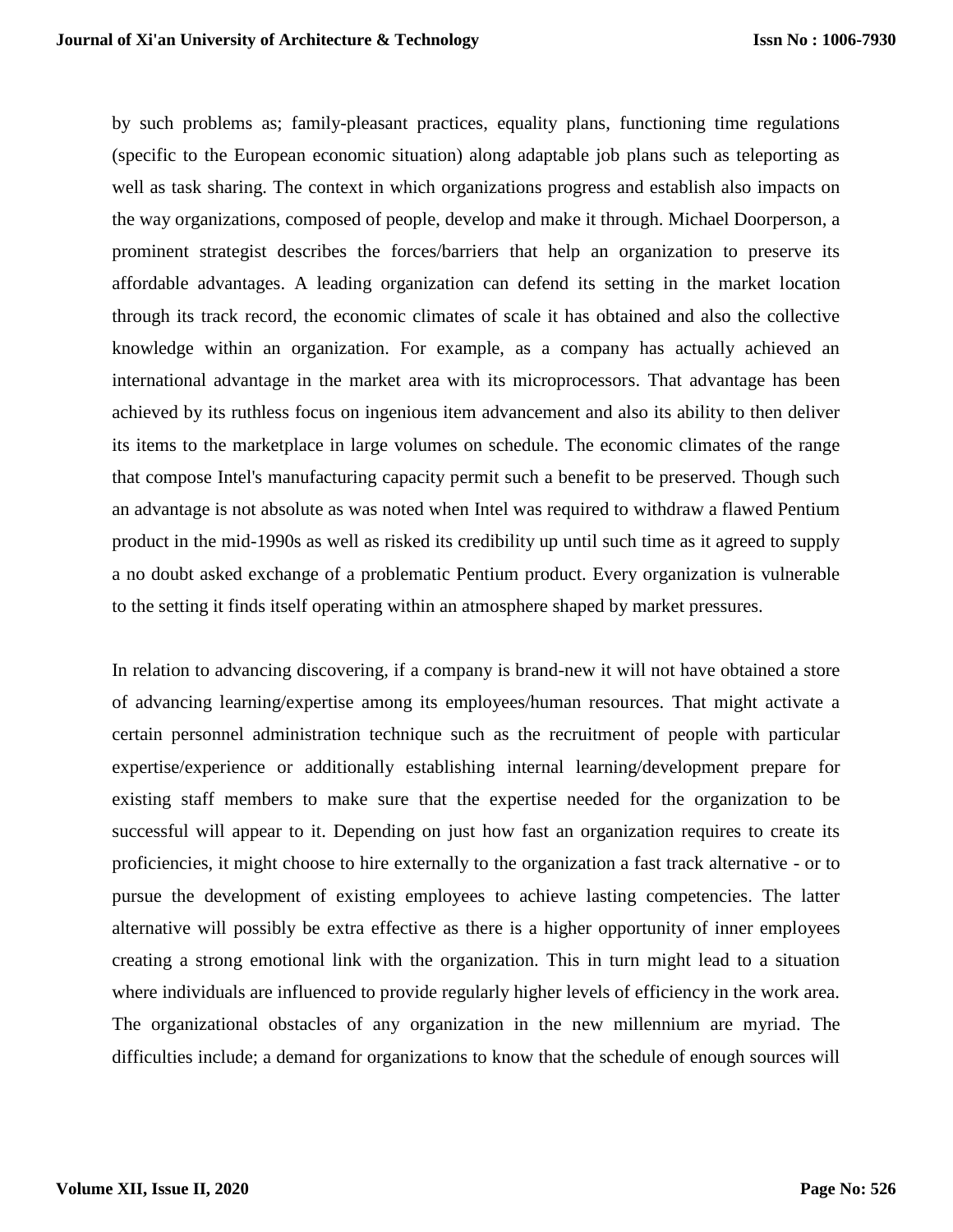no longer assures its competition in the long-term. Today every worker's payment to an organization needs to be optimized value-adding contribution.

#### **II- Review of Literature:**

Ehnert, I. (2009) The idea of sustainability has relocated from an edge problem towards a subject of raising rate of interest for management research study as well as company technique. Lately, it has also appeared in the context of handling the business human resources. This paper seeks to explore the significance of sustainability for Human Resource Monitoring (HRM) and also the reasoning for as well as applications of the idea for HRM via an evaluation of business internet sites of 50 European multinational ventures. It is explored exactly how the business define sustainability as well as lasting advancement, how they warrant using the principle of sustainability, just how they connect sustainability to handling human resources as well as which key tasks they recommend to manage human resources sustainably. These findings are seriously mirrored and the paper concludes with suggestions for future research.

Baker III, H. E., & Feldman, D. C. (1991) Researchers have actually started to talk about exactly how socializing programs can be made use of to meet the external obstacles of companies, as well as just how human resource monitoring plans on socialization can be used to promote meeting business calculated goals. This short article explores ways of utilizing socialization methods constructively and purposefully to crucial organizational strategic goals.

Scullion, H., & Starkey, K. (2000) There has actually been a substantial study on the issues of board-level representation by personnel/HR directors and elderly HR supervisors \' involvement in tactical choice making. Since the very early 1990s, there has been an expanding passion in global HRM, reflecting the expanding acknowledgment that the effective management of human resources globally is a major factor of success or failure in global business. There is additional proof that HR restrictions usually limit the effective implementation of global company methods. Much more just recently, it has actually been suggested that the lot more rapid pace of internationalization and also globalization leads to an extra strategic duty for HRM along with changes in the material of HRM. Yet, while there have been some efforts to incorporate the worldwide business approach and personnel technique, surprisingly, the role of the company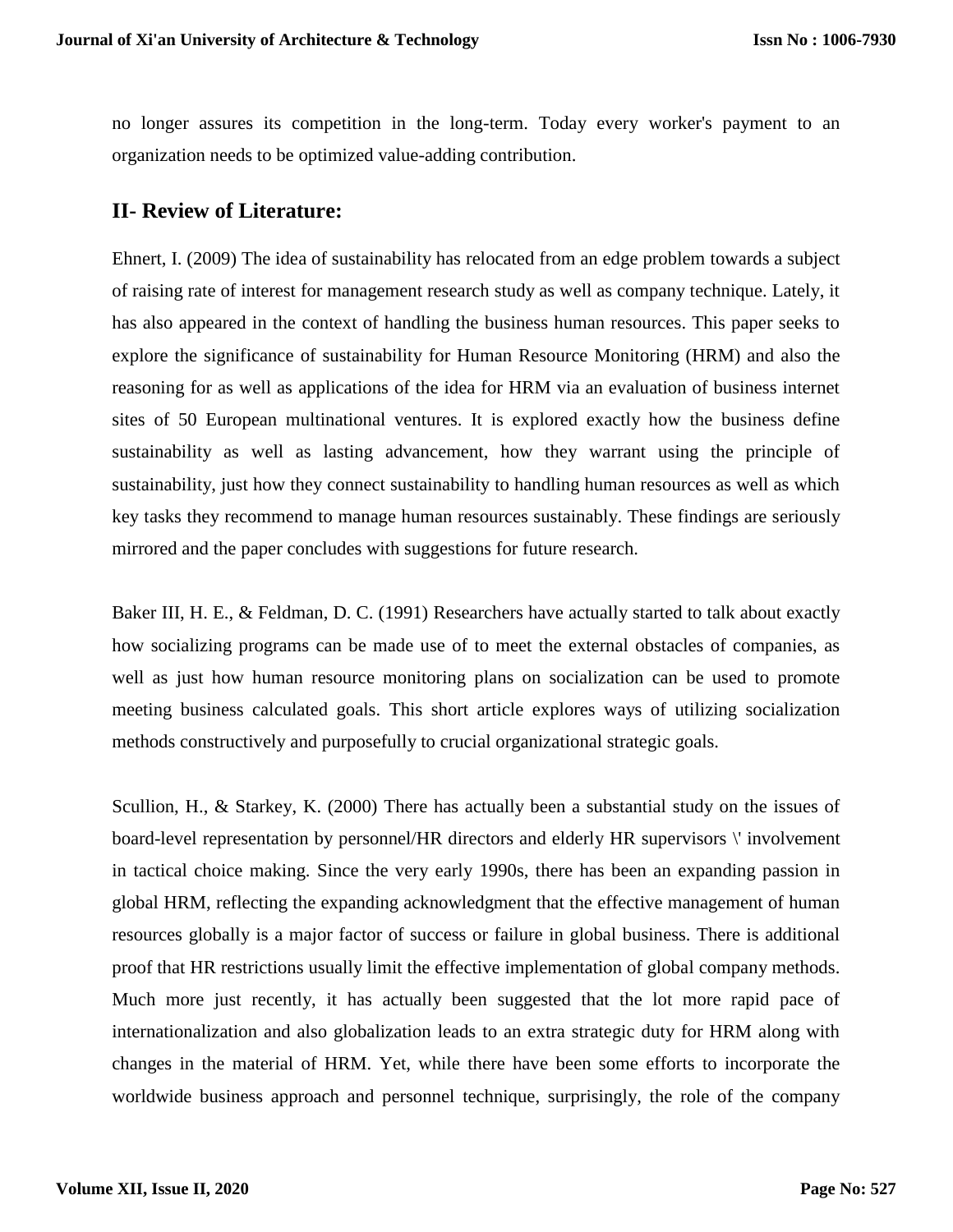personnel feature has actually been disregarded, particularly in the context of the international company. This post looks to remedy the equilibrium. The inquiry addressed is: what is the role of the business Human Resources function in the worldwide company? To answer these concerns empirical research study was conducted in thirty UK worldwide firms. We located an emerging schedule for corporate HR in international companies which concentrates on senior management development, sequence preparation as well as establishing a staff of international supervisors. We conceive this as a calculated concern with creating the core management capabilities of the organization, as well as argue that it can be usefully evaluated from the viewpoint of the understanding company.

Huselid, M. A. (1995) this research adequately examined the links in between systems of High Performance Job Practices and company performance. Results based upon a national sample of nearly one thousand firms show that these methods have an economically and statistically significant effect on both intermediate worker end results (turnover and also efficiency) and also brief- and long-lasting measures of company monetary efficiency. Assistance for forecasts that the influence of High Performance Work Practices on strong performance remains in part contingent on their correlations as well as relates to competitive strategy was restricted.

#### **III - Corporate Human Resource Management:**

(Gollan, P. J., & Xu, Y. 2014) Human Resource Management (HRM or HR) is the strategic technique for the effective monitoring of individuals in a business or company such that they help their organization acquire an affordable advantage. It is designed to take full advantage of employee performance in a solution of an employer's strategic purposes .A major difficulty for companies in the future seems likely to be an ever much more immediate look for competitive benefits. It is significantly argued that the companies best able to satisfy this obstacle will certainly be those that can obtain and also make use of beneficial, limited and unmatched resources. Human resources can come under this category, it is argued, specifically if they are properly released through ideal human resource techniques as well as the monitoring of business culture. One of the essential jobs for organizations will certainly, as a result, be the efficient monitoring of human resources. This offers a challenge, both for organizations as well as for nations such as the Asian Countries, as firms seek to compete in world markets and search for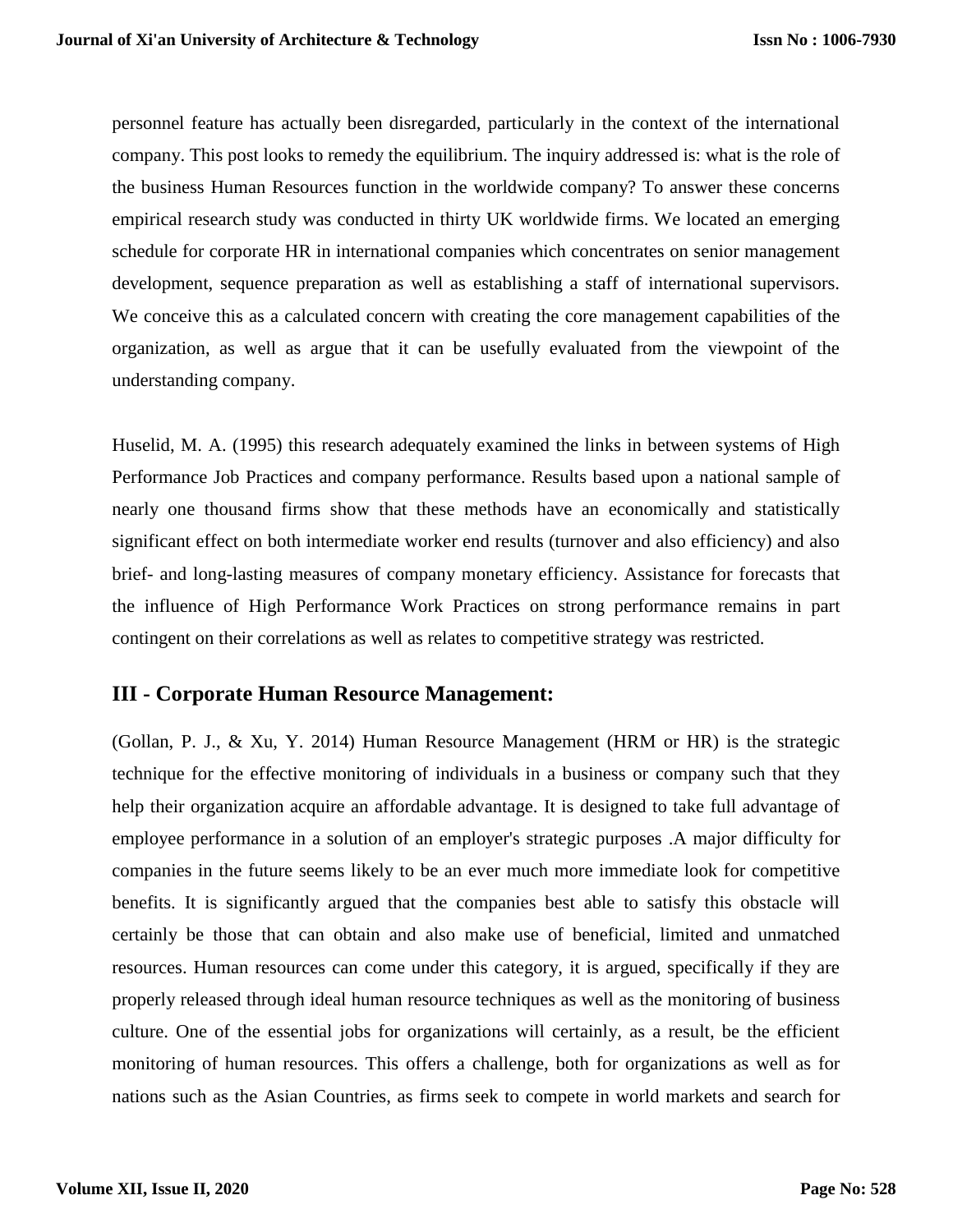raised productivity by motivating the spread of high-performance workplaces. Added challenges to the future management of individuals at the office arising from the growing expectations of a significantly well-read labor force. That requires both a difficult job however also scope for acceptable work-life equilibrium. To draw in and preserve crucial employees, it will be essential to exist and also use the type of personnel plans as well as practices that interest such employees. By implication, companies may locate that they need to make sure the involvement as well as the commitment of workers as a component of the course to high efficiency. The research study reported in this paper explores the relation in between human resource management (HRM) and corporate performance in a cross-section of Oriental firms. A function of the research is a contrast of various unbiased and also subjective result actions. The paper starts by examining the relevant literature before explaining the techniques adopted and also the core searching's. The results recommend that, while there seems an association between better use of personnel practices and some steps of corporate performance, there is no persuading evidence that use HR techniques is related to adjustment inefficiency.



*Fig 1: Human Resource Management and Corporate Strategy*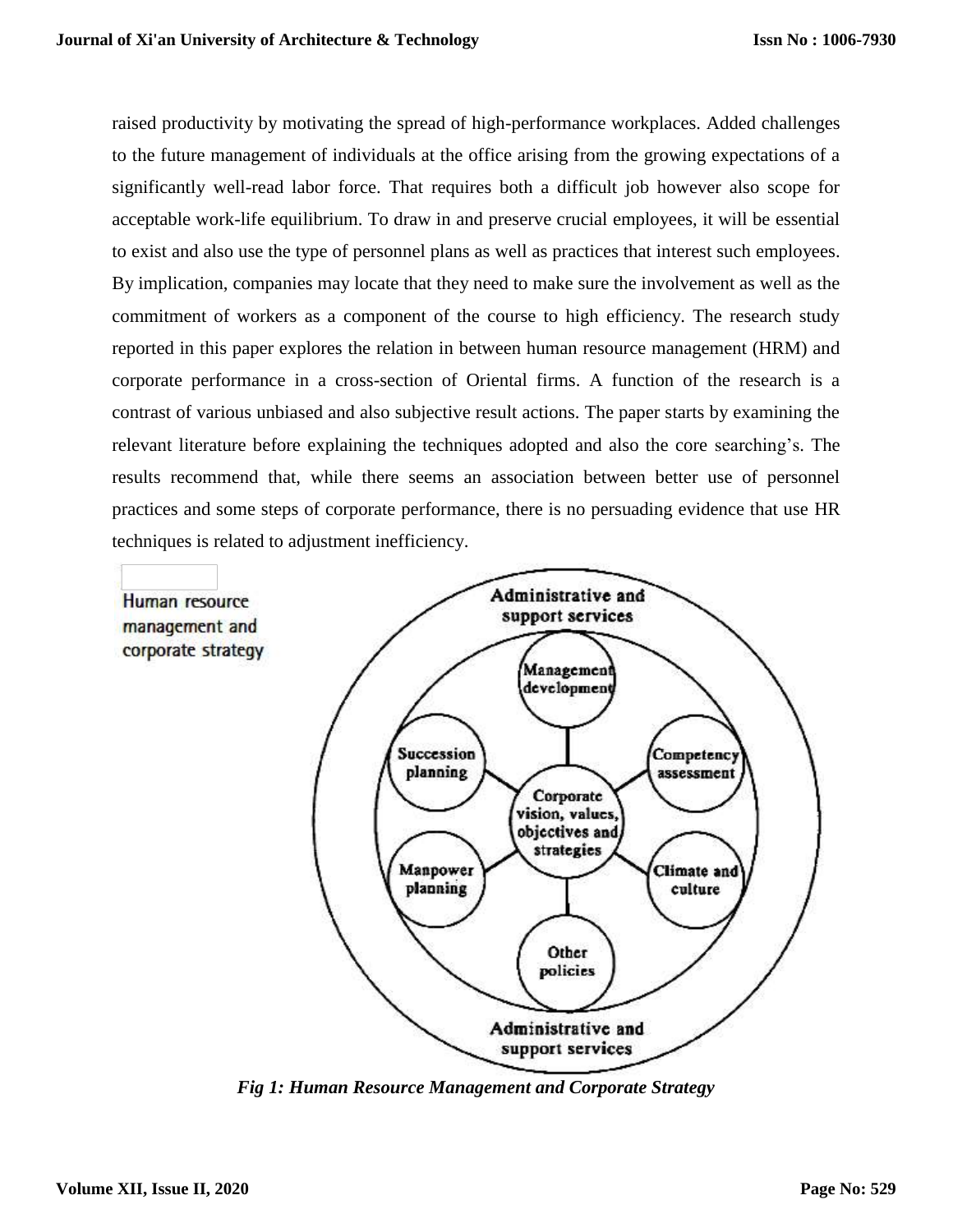#### **IV - Human Resource Management, Corporate Strategy and Performance:**

The Human Resource Management (HR) idea has actually undergone significant adjustments in just how it is considered as a capacity in the modern-day sector. The research of Human Resources is stuffed with disagreement regarding its beginning in addition to loaded with discourse on the effects for modern administration. Hayton, J. C. (2005) developed the term "human resources" in his influential job The Method of Management as well as concentrated on its usage as a function in handling operations, managing supervisors, as well as routing individuals in their work. Academicians and professionals alike herald the common concept that individuals are one of the most irreplaceable properties of any type of organization inasmuch as human persons are accountable for the decision making that takes place in any way levels of the organization, consisting of "handling capital, making company purchases, interacting with all forms of media, as well as handling customers" (Mariappanadar, S. (2003) The organization is a constitution of all the talent, time, power, creative thinking, expertise, possibility, as well as the intelligence of its participants. Developing a solid understanding of personnel can help with innovation as well as flexibility as the company discusses elements of the external environment such as federal government policy, technology, economic shift, customer perceptions, information media, as well as supplier partnerships.

For most of the 20th century, HR was principally a practical location within the organization, doing the required jobs to take care of the human resources in order to preserve staffing degrees and also guarantee the continuous operations of the company. In the typical, authority- and performance- driven companies of the recent past, this HR duty offered the rather single purpose of sustaining the workforce in order to satisfy manufacturing objectives of the firm.

As companies have evolved from much less production-driven to much more employee-centric, the function of Human Resources in modern-day companies has actually changed in regards to its utility as well as influence to the company in general. Thus, the purpose of Human Resources has actually subsequently altered from the predominately functional role of human resources management to a lot more critical role of creating as well as preserving a dynamic, experienced, as well as modern career-oriented staff. This last role can be utilized, for the functions of this conversation, as Personnel Advancement (HRD). (Zaugg, R. Jet al 2001) specified HRD as "a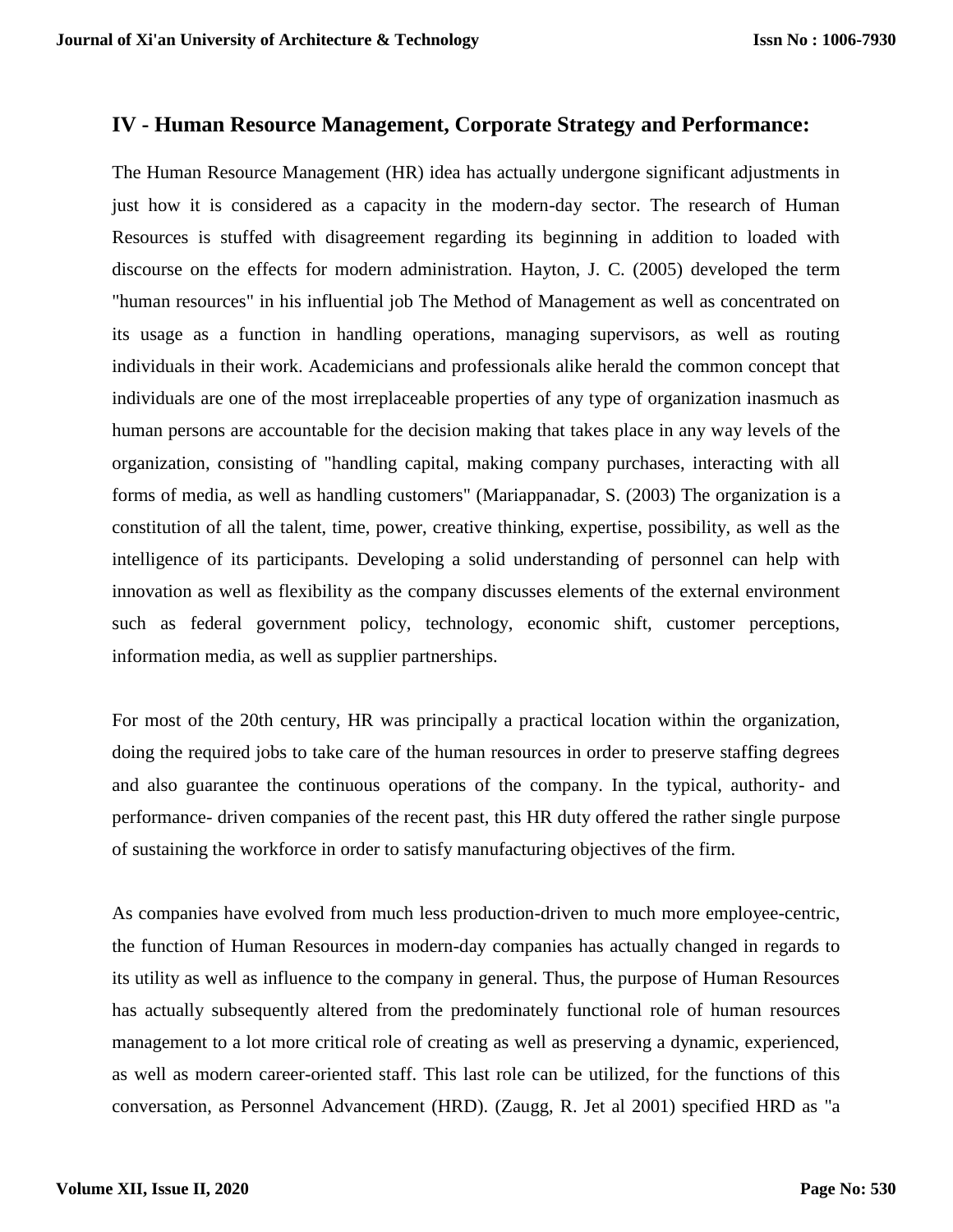series of organized tasks performed within a defined time and also designated to create behavior change, and also Ehnert, I. (2011) mirror the contemporary application of HRD as "a set of systemic and also scheduled tasks created by an organization to provide its participants with the possibilities to learn necessary skills to fulfill current as well as future job demands.

HRD, as conceptualized by Ehnert, I. (2006, March) contains four major areas: private advancement, career growth, efficiency management, and business advancement. Though several of these locations, specifically individual growth and also performance management, have traditionally been related to standard HR procedures, the addition of profession and also organizational development, and also, most notably, the assimilation of every one of these locations right into one overarching idea, is what makes HRD a distinct and also paradigmshifting idea. A more investigation right into how HRD has advanced, how it impacts present issues in industry, as well as its tactical value to the contemporary company, is indeed warranted and essential to fully comprehend the future of HR in the contemporary organization setting.

#### **V- Conclusion:**

The preceding conversation has actually shown the importance and also the impact of HRD in the modern-day organization environment. HRD has actually developed from the management as well as clerical beginnings of the Human Resources features of the past into an absolutely calculated companion that can have significant implications to the performance and success of companies in any market. Current concerns, such as work-life balance and the Developing Climate, remain to maintain the HRD concept on the forward side of the conversation relative to effective organizational modification, and only with its continued study will certainly the period and reach of its influence be truly recognized.

HRD can be an enabler to any kind of company but has the capacity to be of considerable tactical worth to those firms that aspire to accomplish the efficiency level of a HPO(High Performance Organization). The HPO concept needs that workers be grown and also developed as the main assets of the company; HRD principles, when brought to bear on this difficulty, can considerably aid the company in establishing its frameworks, procedures, and also, most notably, individuals to meet this requirement. The interdisciplinary element of HRD allows it to influence every level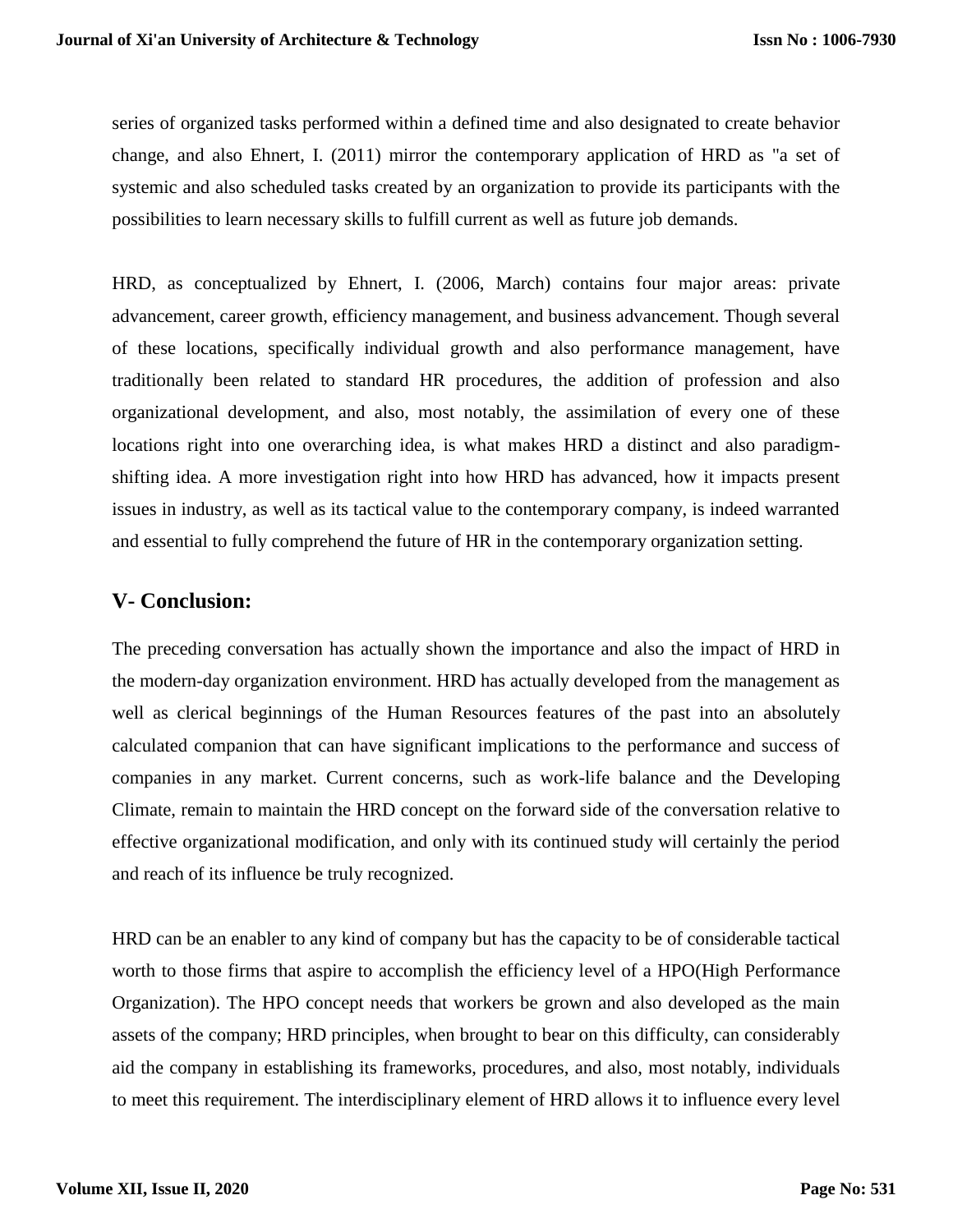of the company, therefore directly impacting the significant tenants of the HPO in highlyconsiderable methods.

Every staff member will basically call for a personalized working context in which his or her corresponding skills and understanding might be recognized, created, used as well as compensated. The customizing of an organization's responsiveness to every staff member's specific set of advancement demands, skills and occupation aspirations is among the on-going obstacles of the personnel administration specialist. In the final analysis such responsiveness within an organization can just be articulated if, in the first analysis, every organization specifies itself as a collectivity of individual individuals in quest of a common objective or mission.

## **VI - Reference:**

- [1] Ehnert, I. (2009). Sustainability and human resource management: reasoning and applications on corporate websites. *European Journal of International Management*, *3*(4), 419-438.
- [2] Baker III, H. E., & Feldman, D. C. (1991). Linking organizational socialization tactics with corporate human resource management strategies. *Human Resource Management Review*, *1*(3), 193-202.
- [3] Scullion, H., & Starkey, K. (2000). In search of the changing role of the corporate human resource function in the international firm. *International Journal of Human Resource Management*, *11*(6), 1061-1081.
- [4] Huselid, M. A. (1995). The impact of human resource management practices on turnover, productivity, and corporate financial performance. *Academy of management journal*, *38*(3), 635-672.
- [5] Hayton, J. C. (2005). Promoting corporate entrepreneurship through human resource management practices: A review of empirical research. *Human resource management review*, *15*(1), 21-41.
- [6] Mariappanadar, S. (2003). Sustainable human resource strategy. *International Journal of Social Economics*.
- [7] Zaugg, R. J., Blum, A., & Thom, N. (2001). Sustainability in human resource management. *Evaluation Report. Survey in European Companies and Institutions. Arbeitsbericht des Instituts für Organisation und Personal der Universität Bern und des eidgenössischen Personalamtes*.
- [8] Ehnert, I. (2011). Sustainability and human resource management. *The future of employment relations*, 215-237.